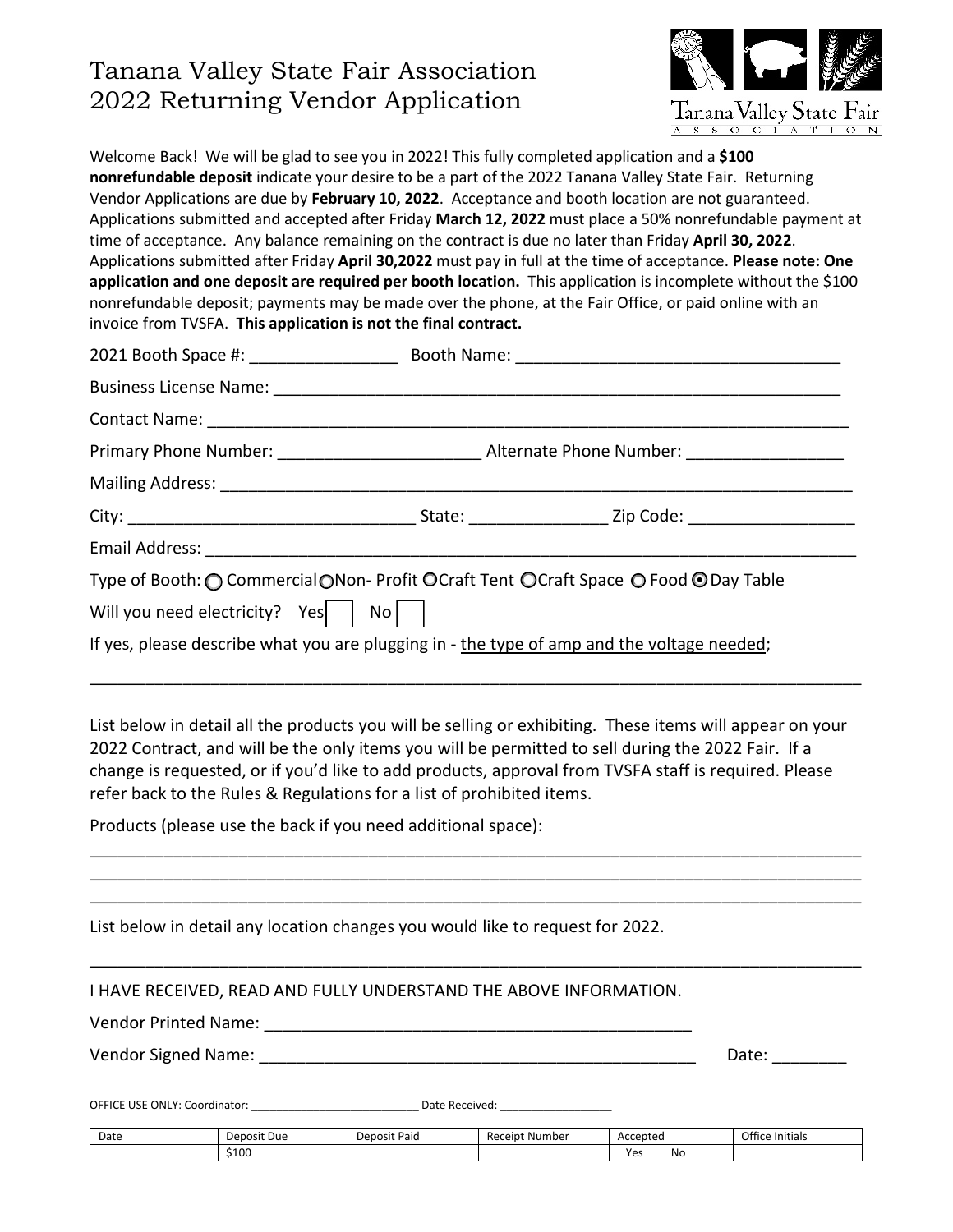

| Vendor: |  |  |  |
|---------|--|--|--|
|         |  |  |  |

Space #:

### **2022 Tanana Valley State Fair Vendor Contract**

Tanana Valley State Fair Vendors are expected to adhere to the Vendor Contract and to the terms of the Vendor Handbook incorporated by reference herein. The Tanana Valley State Fair ("The Fair") reserves the right to make final and binding decisions regarding the interpretation of these rules and to decide all questions or disputes arising out of or connected with the Tanana Valley State Fair. The Fair further reserves the right to make the final and binding determination on issues, questions, or disputes not addressed in or covered by the Vendor Handbook or the Vendor Contract and may, in its sole and complete discretion, create additional rules as it may determine necessary. The information and rules addressed here are an extension of the Vendor Handbook.

- I acknowledge that the Rules and Regulations listed in the Vendor Handbook available at [tvsfa.org](https://www.tvsfa.org/p/getconnected/vendor-information) for the current year shall govern and apply to the operation of the Vendor.
- I understand that I am the Vendor Manager of my booth location during the 2022 Tanana Valley State Fair. I am responsible for sharing the rules and regulations listed in the Vendor Handbook with all agents, employees, volunteers, and suppliers who operate, work in, or represent my booth.
- In the event of a breach of this Contract, the Vendor Application, or the Vendor Handbook, and upon notification of this breach by TVSF Staff, the Vendor shall immediately vacate the leased space. In the event that the Vendor in breach of this Contract does not vacate the premises, the Fair may, without court process, remove all items from leased space. Any costs incurred by such action, including all attorney's fees and costs shall be paid by the Vendor.

I acknowledge that I am the point of contact during the 2022 Tanana Valley State Fair and I agree to be bound by the terms of this Contract and the Vendor Handbook incorporated herein by reference.

|                                                                                        |                                     |   |               | Date: _________________ |    |
|----------------------------------------------------------------------------------------|-------------------------------------|---|---------------|-------------------------|----|
|                                                                                        |                                     |   |               |                         |    |
|                                                                                        |                                     |   |               |                         |    |
|                                                                                        |                                     |   |               |                         |    |
| Office Use Only:<br>Fair Representative: _______________________ Date: _______________ |                                     |   |               |                         |    |
| Booth Space                                                                            | <u> Liberal Andrew Maria (1986)</u> | X | $\frac{1}{2}$ | $=$                     | \$ |
| Adj. Space                                                                             |                                     | X | $\frac{1}{2}$ | $=$                     |    |
| Prime                                                                                  |                                     | X | $\frac{1}{2}$ | $=$                     | \$ |
| Electricity                                                                            |                                     | X | $\frac{1}{2}$ | $=$                     | \$ |
| Parking                                                                                |                                     | X | $\frac{1}{2}$ | $=$                     | \$ |
| <b>Tickets</b>                                                                         |                                     | X | $\frac{1}{2}$ | =                       | \$ |
| Late Fee                                                                               |                                     | X | $\mathsf{\$}$ | =                       | \$ |
| Other                                                                                  |                                     | X | \$            | =                       | \$ |
|                                                                                        |                                     |   |               | <b>TOTAL</b>            | \$ |
|                                                                                        |                                     |   |               | <b>TOTAL PAID</b>       |    |
|                                                                                        |                                     |   |               |                         | \$ |
|                                                                                        |                                     |   |               | <b>TOTAL</b>            | \$ |
| COPY OF BUSINESS LICENSE                                                               |                                     |   |               |                         |    |
| <b>COPY OF INSURANCE</b>                                                               |                                     |   |               |                         |    |
|                                                                                        |                                     |   |               |                         |    |
|                                                                                        |                                     |   |               |                         |    |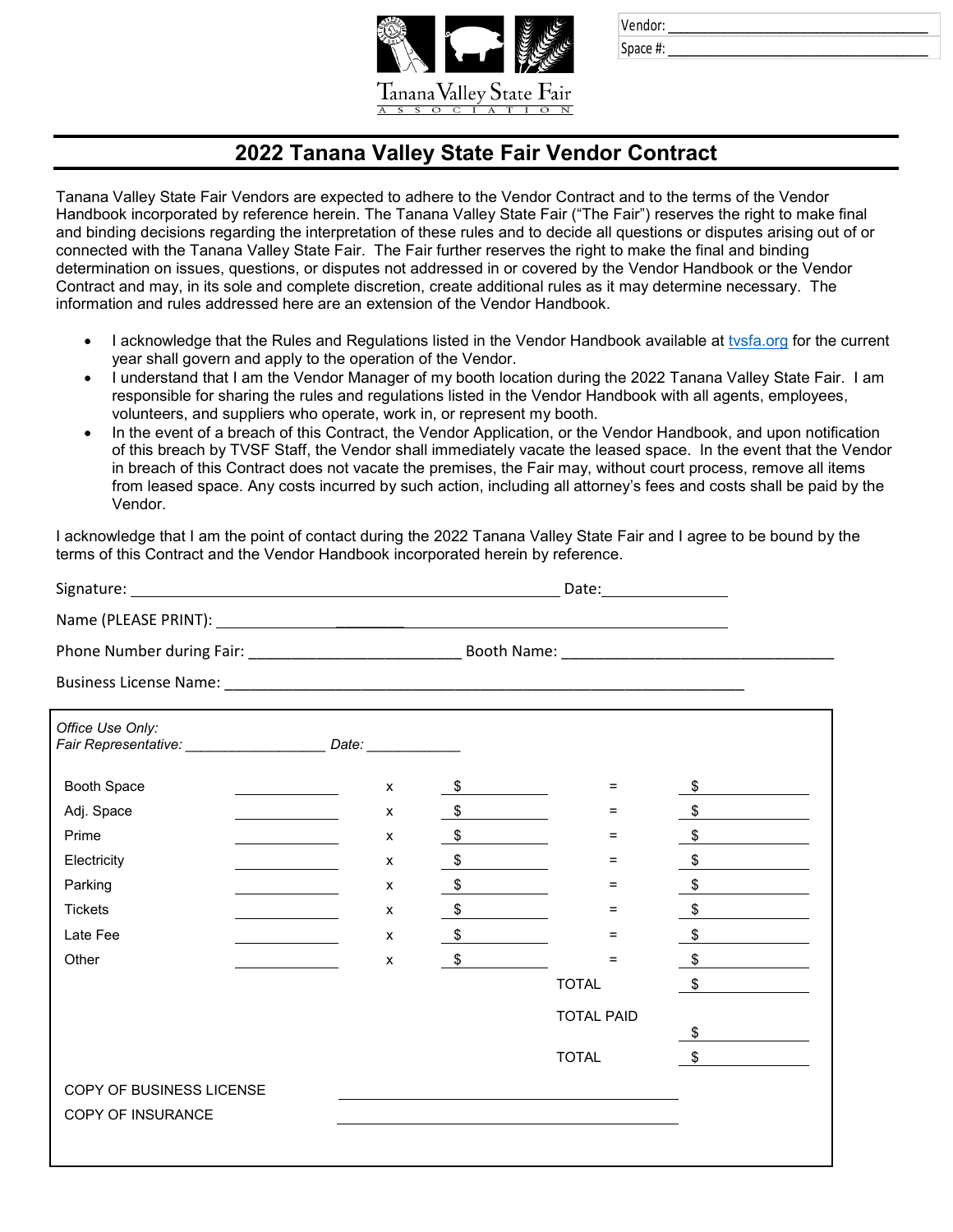

#### **2022 Tanana Valley State Fair Vendor Premises Liability Insurance Contract**

#### **\*\* THIS CONTRACT IS FOR SMALL VENDORS WHO DON'T OTHERWISE HAVE INSURANCE \*\***

The Premises Liability Insurance Policy available to Vendors through the Tanana Valley State Fair policy protects against lawsuits arising from injuries sustained due to some type of unsafe or defective condition on the property.

The Premises Liability Insurance Policy

- 1. The insurance afforded the Vendor DOES NOT apply to:
	- a. "Bodily Injury" or "Property Damage" for which the Vendor is obligated to pay damages by reason of the assumption of liability in a contract or agreement. This exclusion does not apply to liability for damages that the Vendor would have in the absence of the contract or agreement
	- b. Any express warranty unauthorized by the Vendor
	- c. Any physical or chemical change in the product made intentionally by the Vendor
	- d. Repackaging, except when unpacked solely for the purpose of inspection, demonstration, testing, or the substitution of parts under instructions from the manufacturer, and then repacked in the original container
	- e. Any failure to make such inspections, adjustments, tests or servicing as the Vendor has agreed to make or normally undertakes to make in the usual course of business, in connection with the distribution or sale of the products
	- f. Demonstration, installation, servicing or repair operations, except such operations performed at the Vendor's premises in connection with the sale of the product
	- g. Products which, after distribution or sale by Vendor, have been labeled or relabeled or used as a container, part or ingredient of any other thing or substance by or for the Vendor
	- h. "Bodily Injury" or "Property Damage" arising out of the sole negligence of the Vendor for its own acts or omissions or those of its employees or anyone else acting on its behalf. However, this exclusion does not apply to:
		- i. The exceptions in contained in Sub-paragraphs d. or f.
		- ii. Such inspections, adjustments, tests, or servicing as the Vendor has agreed to make or normally undertakes to make in the usual course of business, in connections with the distribution or sale of the products
- 2. This insurance does not apply to any insured person or organization, from whom you have acquired such products, or any ingredient, part or container, entering into, accompanying or containing such products.

I understand this policy only covers premises liability and does not cover booth structure, booth products, or items listed above.

Signature: Date:

Name (PLEASE PRINT):

Name of Business: **Name of Business:**  $\blacksquare$